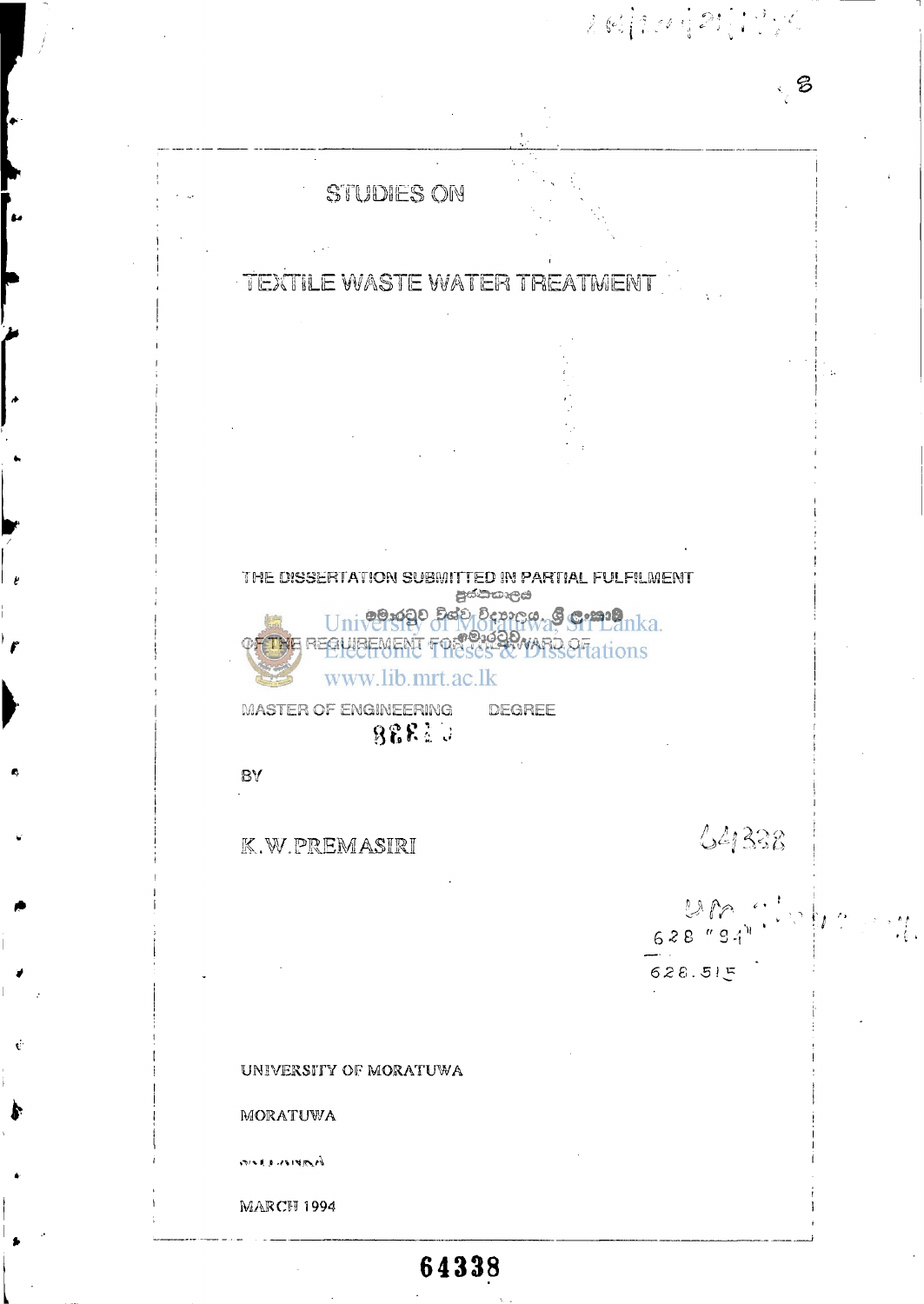#### **ABSTRACT**

In Sri Lanka the waste water discharged from most Textile Processing Factories to water bodies are found to be poorly treated or untreated. This may be due to reasons such as involvement of high capital and operation costs for treatment facilities , difficulties encountered in maintenance of mechanical and electrical equipments and the unawareness about the necessity of treatment of waste water. The non availability of literature regarding textile waste treatment may also be a reason for it. As such studies on treatment methods of textile waste water are very important.

In this report the author explains available literature on<br>characteristics of textile waste water and its treatment characteristics of textile waste water methods and measurements related to waste water.

Laboratory studies were carried out for the removal of colour and C.O.D. from textile waste water.

Regarding the removal of colour several experimental methods were carried out based on the principle of coagulation and flocculation.  $F_{\text{Ini}}$   $\text{Egr}_{\text{ci}}$  colour, adsorption,  $n_{\text{Ini}}$  powdered activated carbon and commercially available polyelectrolytes were used. The Conventuonal estand Lesterwas nemployed in these experiments. www.lib.mrt.ac.lk

Conventional activated sludge process was used in the removal of C.O.D. This was carried out by varying "the influent C.O.D. values. A basic Laboratory scale activated sludge plant model complete with aeration tank, settling tank and other essential components was used for this purpose.

By adding powdered activated carbon to the waste water and carrying out flocculation and coagulation with alum, 100% removal of colour was achieved at certain dosages . Similarly removal of colour can be achieved by using polyelectrolytes also. Powdered activated carbon requirement varies from 100 mg. to 1000 mg. for 1 litre of waste water.

More than 80% of available C.O.D. could be removed by adopting conventional activated sludge treatment method with proper controls.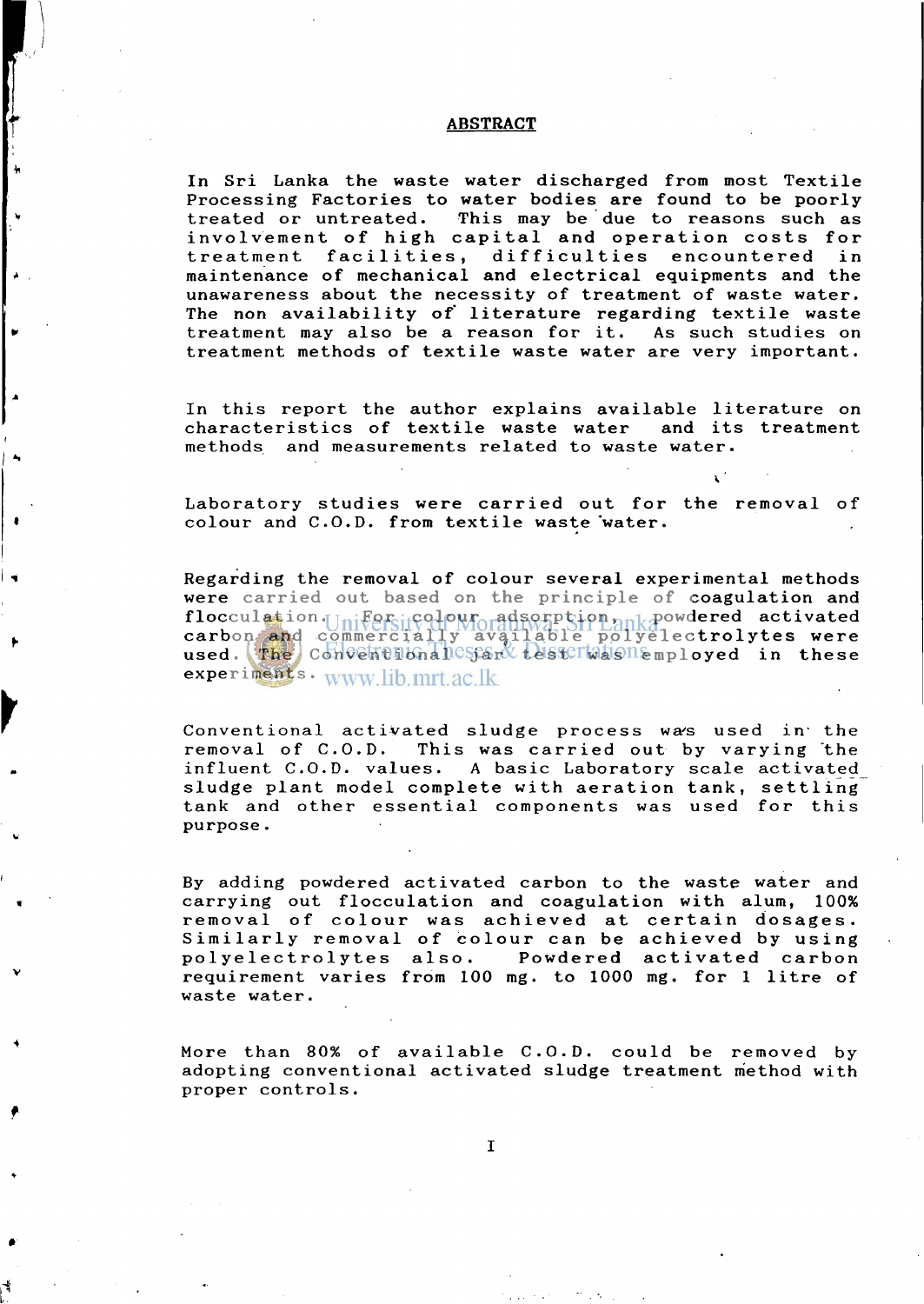#### **ACKNOWLEDGEMENTS**

The author wishes to acknowledge the support given by the University of Moratuwa and staff specially Professor D.C.H. Senarath, Dean of the Faculty of the Engineering, Professor L.L. Ratnayake, Head of the Department of the Civil Engineering and Dr. S.S.L. Hettiarachchi course coordinator.

The author wishes to express his sincere thanks to the Project Supervisor Mrs. N. Ratnayake, Senior Lecturer of Civil Engineering, University of Moratuwa for the continuous advice and guidance rendered throughout the project.

The assistance given by the Environmental Laboratory Staff Mr. L.J.De Silva and Mrs. N. Gunatillake, in the experimental work and Kabool Lanka (Pvt) Ltd., and NALCO Ltd. by providing samples for the study is appreciated.

Electronic Theses & Dissertations

Finally the author wishes to express his thanks to the National Water Supply & Drainage Board for providing part of the financial requirement for this study.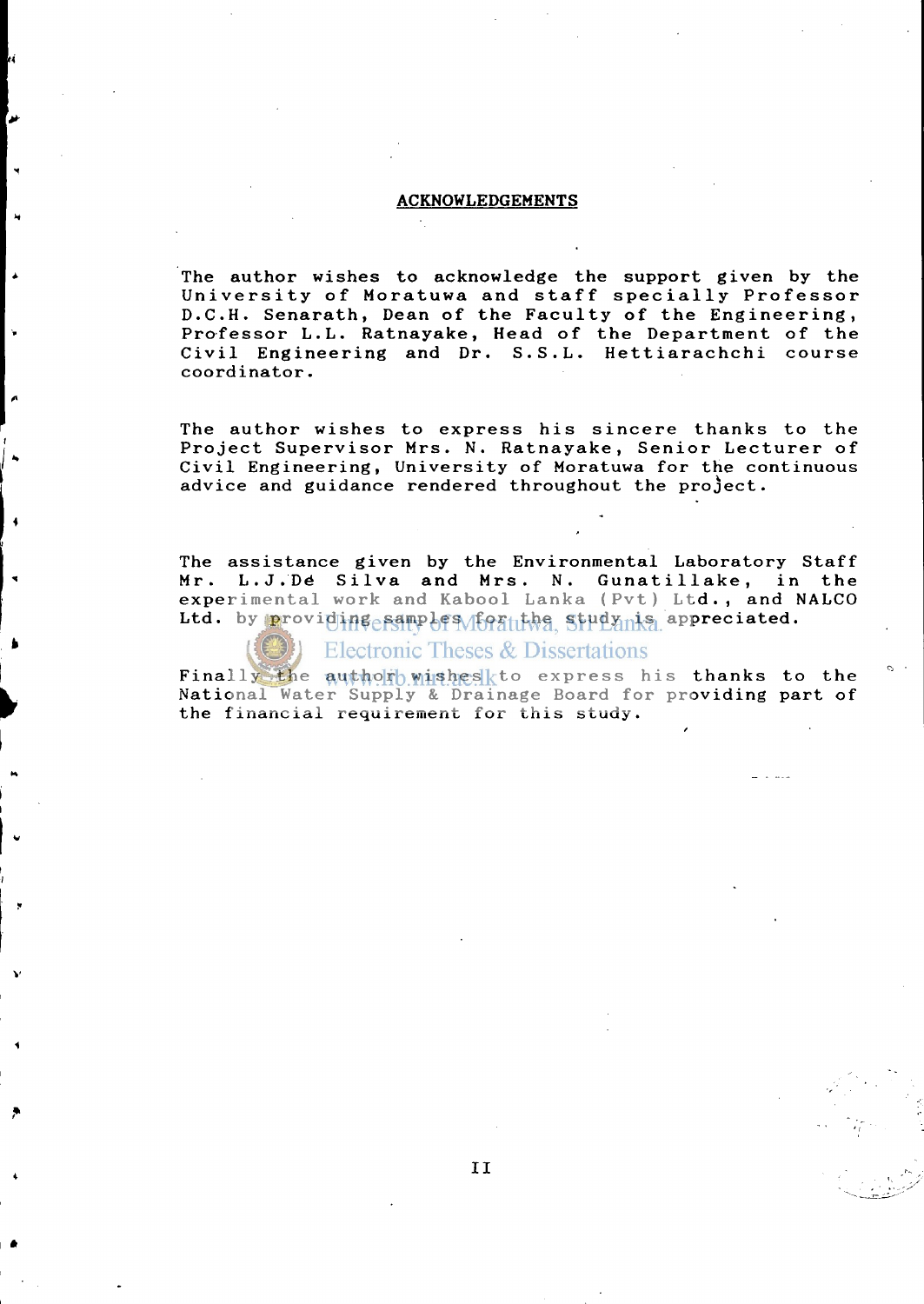### **TABLE OF CONTENTS**

|    | Description                                                                        | Page           |
|----|------------------------------------------------------------------------------------|----------------|
|    | <b>ABSTRACT</b>                                                                    | I              |
|    | <b>ACKNOWLEDGEMENTS</b>                                                            | II             |
|    | TABLE OF CONTENTS                                                                  | III            |
|    | <b>LIST OF FIGURES</b>                                                             | V              |
|    | LIST OF TABLES                                                                     | VI             |
|    | ABBREVIATIONS                                                                      | VI II          |
| 1. | रं<br>INTRODUCTION                                                                 | $\mathbf{1}$   |
|    | 1.1. General Introduction and Scope of the Study                                   | 1              |
|    | 1.2. Textile Manufacturing Process                                                 | $\mathbf{2}$   |
|    | 1.3. Waste Water Characteristics                                                   | $\overline{7}$ |
|    | University of Moratuwa, Sri Lanka.<br>1.4.<br>Dyes                                 | 11             |
|    | <b>Electronic Theses &amp; Dissertations</b><br>$W$ aterwTreatmentlk<br>1.5. Waste | 15             |
| 2. | THEORETICAL CONSIDERATIONS AND REVIEW OF<br>LITERATURE                             | 22             |
|    | 2.1. Adsorption - Theory and Design<br>Considerations                              | 22             |
|    | 2.2. Economy of PAC Use                                                            | 33             |
|    | 2.3. Theory of Coagulation and Flocculation                                        | 37             |
|    | 2.4. Jar Test                                                                      | 40             |
|    | 2.5. Use of Polyelectrolytes for<br>Textile Waste Treatment                        | 41             |
|    | 2.6. Biological Treatment                                                          | 44             |

**>** 

 $\ddot{\bullet}$ 

 $\mathbf{d}$ 

 $\star$ 

 $\sim 100$  km  $^{-2}$  $\mathcal{L}$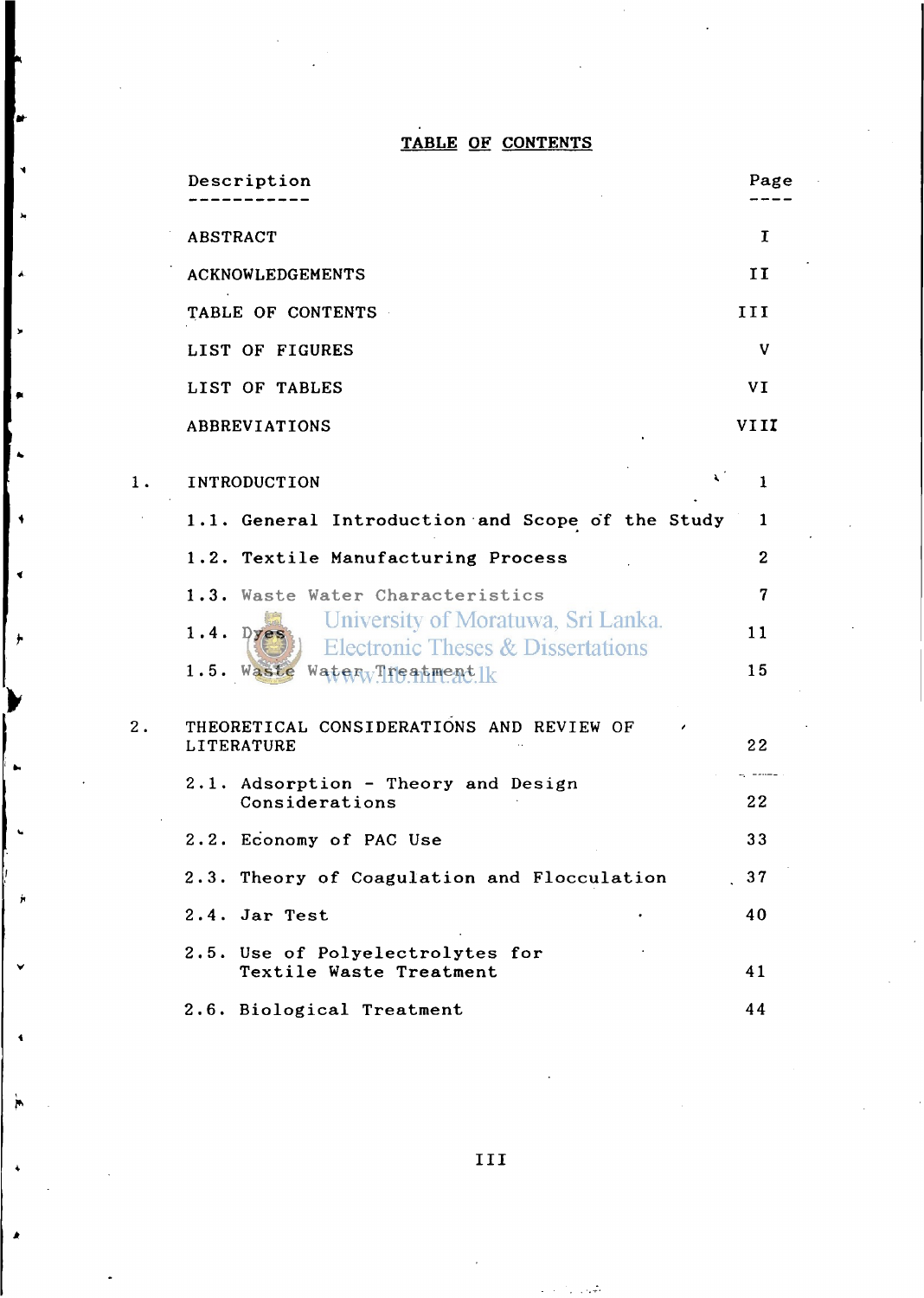| 3. | EXPERIMENTAL PROCEDURES                                                                                                                 | 53                 |
|----|-----------------------------------------------------------------------------------------------------------------------------------------|--------------------|
|    | 3.1. Jar Test                                                                                                                           | 53                 |
|    | 3.2. Measurement of Colour of the Waste<br>Water Using Spectrophotometric Method                                                        | 55                 |
|    | 3.3. Activated Sludge Treatment Model                                                                                                   | 61                 |
|    | 3.4. Suspended Solids by Filtration                                                                                                     | 63                 |
|    | 3.5. Chemical Oxygen Demand                                                                                                             | 64                 |
| 4. | EXPERIMENTAL RESULTS                                                                                                                    | 66                 |
|    | 4.1. Results of Tests<br>carried out with Alum as Coagulant                                                                             | 66                 |
|    | 4.2. Results of Tests carried out<br>Using Powdered Activated Carbon and Alum                                                           | 68                 |
|    | 4.3. Resultes Tests carried out<br>Using Activiated Carbon and Alum Seperately                                                          | 71                 |
|    | 4.4. Results of Test Carried out with Powdered                                                                                          |                    |
|    | Activated Carbon Only<br>1.5. Results of Jar. Tests est Lied out in the Polyele etrolynes I heses & Dissertations                       | 74<br>75           |
|    | www.lib.mrt.ac.lk<br>4.6. Results of Jar Tests carried out using<br>Polyelectrolytes and Powdered Activated<br>Carbon                   | 86                 |
|    | 4.7. Results of Jar Test Using Powdered Activated<br>Carbon and Alum at Elevated Temperature                                            | 93                 |
|    | 4.8. Results of Tests carried out on the<br>Activated Sludge Treatment Model                                                            | 95                 |
| 5. | ANALYSIS AND DISCUSSION OF RESULTS                                                                                                      | 97                 |
|    | 5.1. Analysis of Results<br>5.2. Discussion of Results                                                                                  | 97<br>105          |
| 6. | CONCLUSIONS AND RECOMMENDATION FOR FURTHER<br><b>STUDIES</b><br>6.1. Conclusion<br>6.2. Recommendations for Further Studies             | 112<br>112<br>113. |
|    | APPENDIX 1 - Literature of Polyelectrolytes used 114<br>APPENDIX II- Results of Tests Carried out by<br>Abeydheera and Amarasena (1992) | 116                |
|    | <b>REFERENCES</b><br>IV                                                                                                                 | 112                |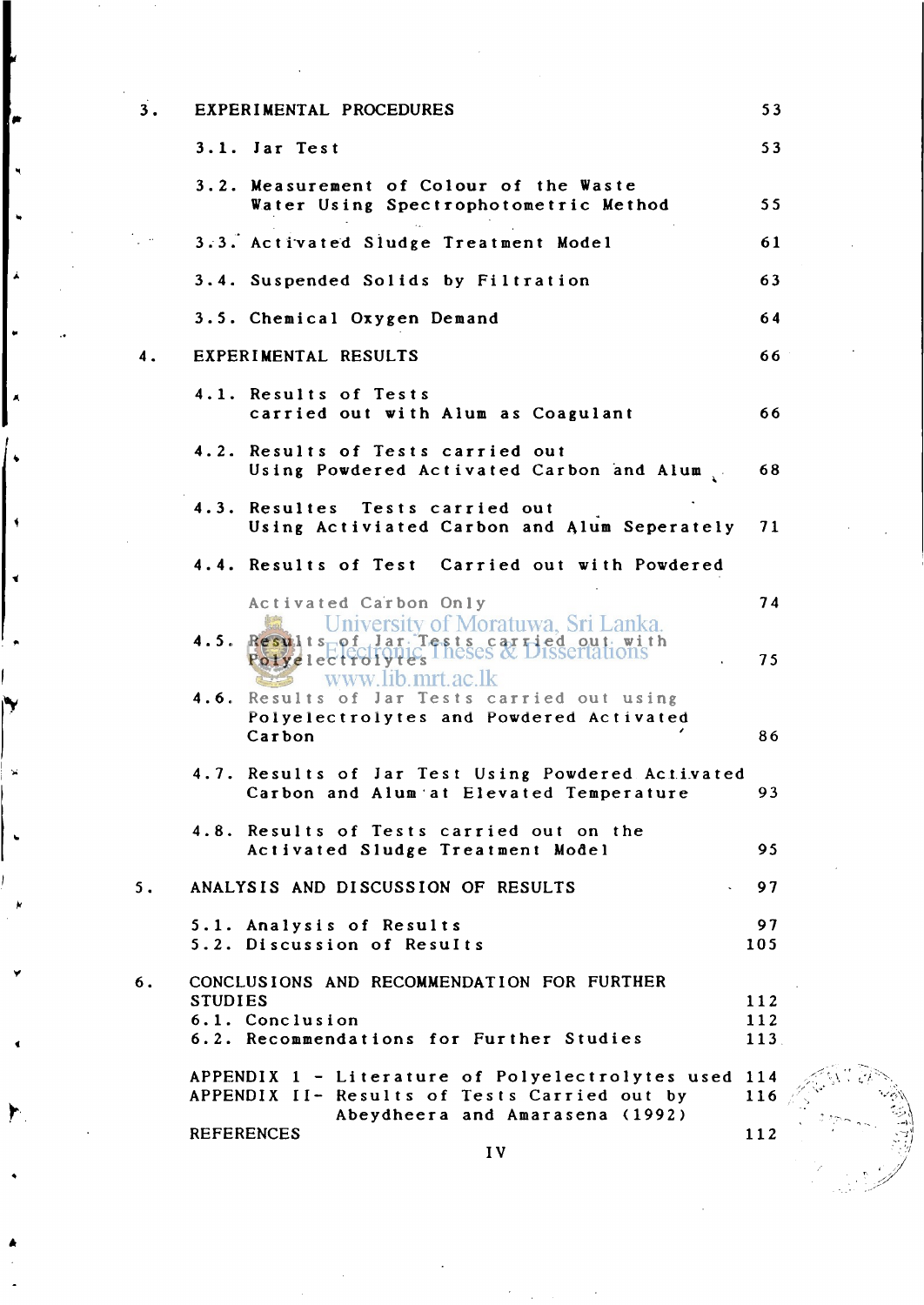## **LIST OF FIGURES**

**K** 

 $\ddot{}\,$ 

 $\lambda$ 

| Figure  | Description                                                                                                                                                           | Page                    |
|---------|-----------------------------------------------------------------------------------------------------------------------------------------------------------------------|-------------------------|
| 1.1.1.  | Flow Diagram of an Integrated Cotton<br>Textile Mill                                                                                                                  | $\overline{\mathbf{4}}$ |
| 1.1.2.  | Flow Diagram for Woolen Textile<br>Manufacturing                                                                                                                      | 5                       |
| 1.1.3.  | Flow Diagram of Rayon Textile Manufacturing                                                                                                                           | 6.                      |
| 1.5.1.  | Flow Diagram for Treatment of Cotton<br>Textile Mill Waste                                                                                                            | 20                      |
| 1.5.2.  | Flow Diagram for Treatment of Woolen<br>Textile Mill Waste                                                                                                            | 21                      |
| 2.3.1.  | Graphical Representation of Coagulation<br>$\mathcal{L}(\mathbf{X})$                                                                                                  | 37                      |
| 2.6.1.  | Types of Package Aeration Plant's                                                                                                                                     | 48                      |
| 2.6.2.  | Package Plant (two Compartments)                                                                                                                                      | 49                      |
| 2.6.3.  | Package Plant (three Compartments)                                                                                                                                    | 50                      |
| 3.1.1.  | Apparatus recity of Moratuwa per Lankang<br>Optimum Coagulari Dosage Dissertations                                                                                    | 54                      |
| 3.2.1.  | Filtration System for Colour Determinations                                                                                                                           | 56                      |
| 3.2.2.  | Chromaticity Diagrams<br>$\overline{\phantom{a}}$                                                                                                                     | 57                      |
| 3.3.1.  | Activated Sludge Treatment Plant Model                                                                                                                                | 62                      |
| .5.1.1. | The Graph Showing the Relationship between<br>Percentage Removal of Colour in Waste Water<br>with Activated Carbon Dosage                                             | 101                     |
| 5.1.2.  | The Graph Showing the Relationship between<br>Percentage Removal of Colour in Waste Water<br>with Activated Carbon Dosage for Various<br>Initial Transmittance Values | 102                     |
| 5.1.3.  | The Graph Showing the Relationship between<br>Percentage Removal of Colour in Waste Water<br>with 0.5% Alum Dosage                                                    | 103                     |
| 5.1.4.  | The Graph Showing the Relationship of Influent<br>and Effluent C.O.D. Value with Time for<br>Activated Sludge Model Study                                             | 104                     |
|         |                                                                                                                                                                       |                         |

 $\overline{\mathbf{V}}$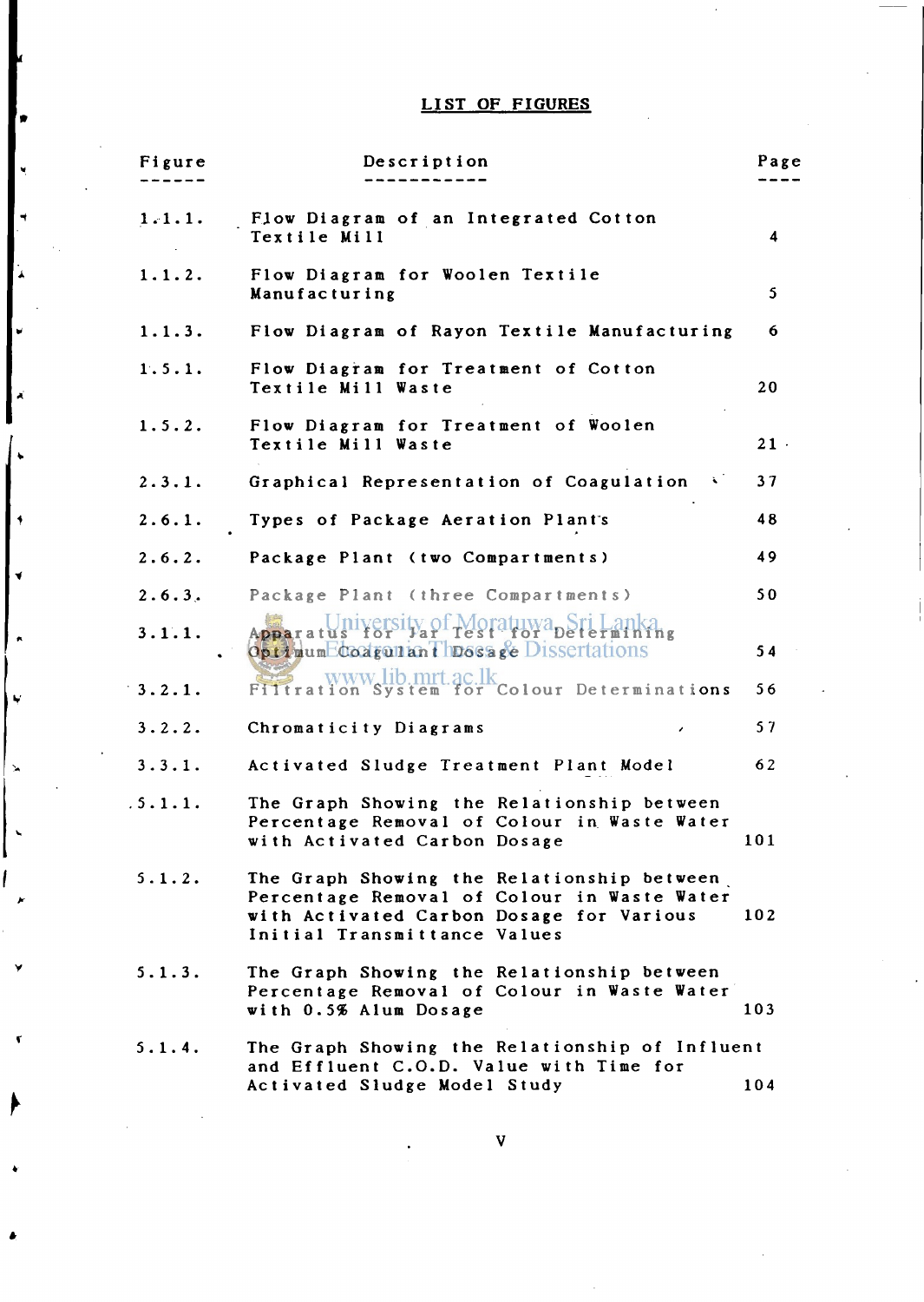### **LIST OF TABLES**

P

 $\bar{\mathbf{X}}$ 

۳

 $\lambda$ 

À,

 $\ddot{\phantom{0}}$ 

÷

**P** 

| Table No.        | Description                                                                                                                                                                       | Page     |
|------------------|-----------------------------------------------------------------------------------------------------------------------------------------------------------------------------------|----------|
| 1.3.1.           | Polluting Loads from Various<br>Preliminary Treatments of<br>Cotton Manufacturing                                                                                                 | 7        |
| 1.3.2.           | Polluting Loads from Textile Finishing                                                                                                                                            | 8        |
| 1.3.3.           | Dyes and Wastes in Textile Finishing                                                                                                                                              | 9        |
| 2.2.1.           | PAC Requirement as a Function of<br>System Size and Dosage                                                                                                                        | 33       |
| 2.2.2.           | Daily Cost Estimate for Purchase of<br><b>PAC</b>                                                                                                                                 | 34       |
| 2.2.3.           | Annual Cost Estimate of PAC Feeding.<br>Equipment                                                                                                                                 | 35       |
| 2.2.4.           | Total Cost Estimate for PAC Treatment                                                                                                                                             | 36       |
| 3.5.1.<br>3.5.2. | Selected Ordinates for<br>Spectrophotometric Colour<br>Determinations Moratuwa, Sri Lanka.<br><b>Electronic Theses &amp; Dissertations</b><br>Colour Hues for Dominant Wavelength | 59       |
| 4.1.             | $\mathsf{Ran}_\mathcal{B}^W$ $\mathsf{W}_{\mathcal{S}}^W$ .110. mrt. ac.<br>Experimental Results of Tests<br>carried out using Alum                                               | 60<br>66 |
| 4.2.             | Experimental Results of Tests<br>carried out using PAC and Alum                                                                                                                   | 68       |
| 4.3.             | Experimental Results of Tests carried<br>out Using PAC only                                                                                                                       | 71       |
| 4.4.             | Results of Tests Carried out with<br>PAC only                                                                                                                                     | 74       |
| 4.5.             | Experimental Results of Jar Tests<br>carried out with Polyelectrolytes                                                                                                            | 75       |
| 4.6.             | Experimental Results of Jar Tests<br>carried out using Polyelectrolytes                                                                                                           | 86       |
| 4.7.             | Experimental Results of Jar Tests using<br>PAC and Alum at Elevated Temperature                                                                                                   | 93       |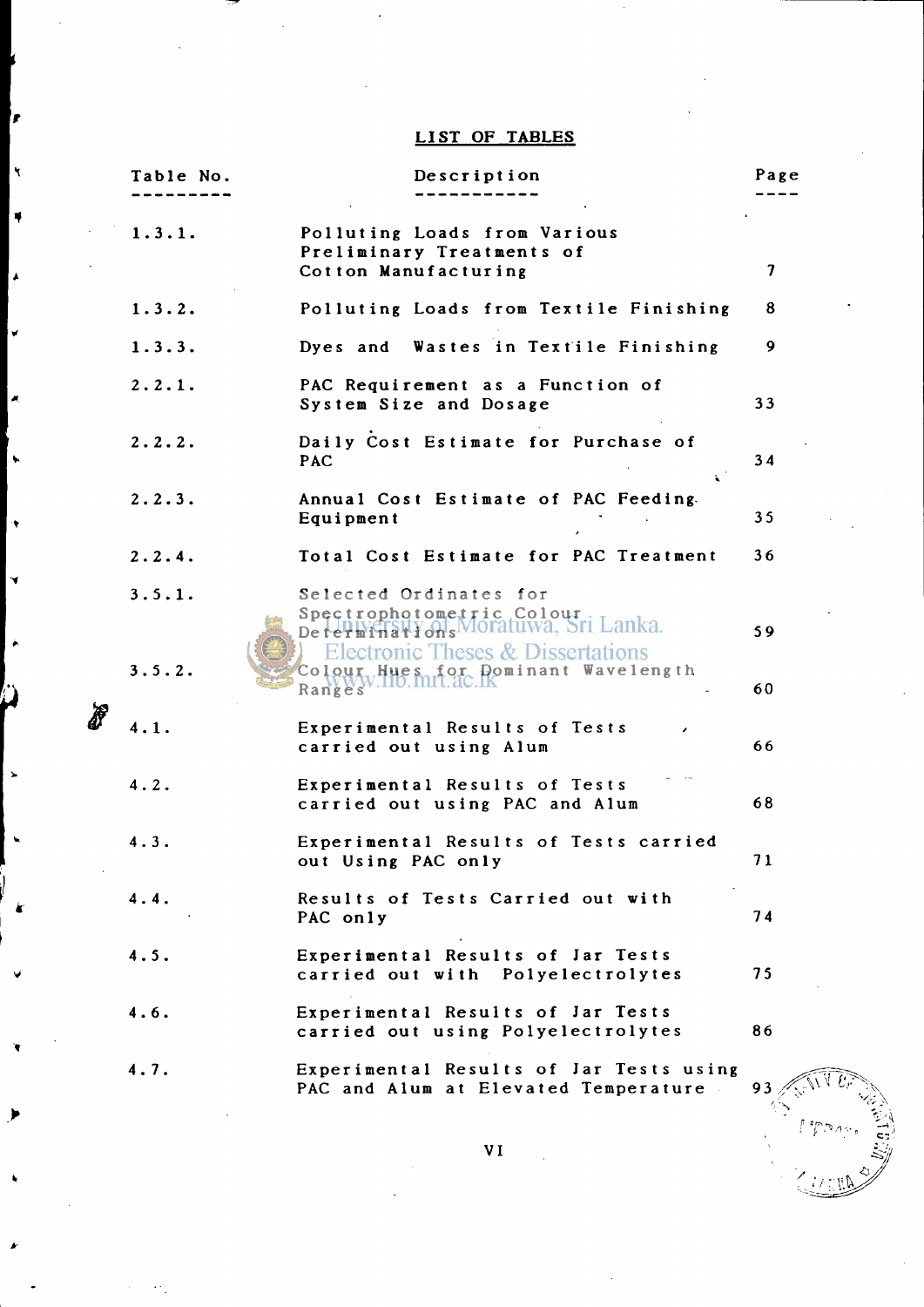| 4.8.   | Experimental Results of Tests carried<br>out on the Activated Sludge Treatment<br>Mode1 | - 95 |
|--------|-----------------------------------------------------------------------------------------|------|
| 5.1.1. | Percentage Colour Removal for Various<br>Alum and PAC Dosages                           | 98   |
| 5.1.2. | Percentage Colour Removal for Various<br>Poly-electrolyte and PAC Dosages               | 99   |
| 5.1.3. | Percentage Removal of C.O.D. by the<br>Activated Sludge Process                         | 99   |



University of Moratuwa, Sri Lanka. **Electronic Theses & Dissertations** www.lib.mrt.ac.lk

**V II**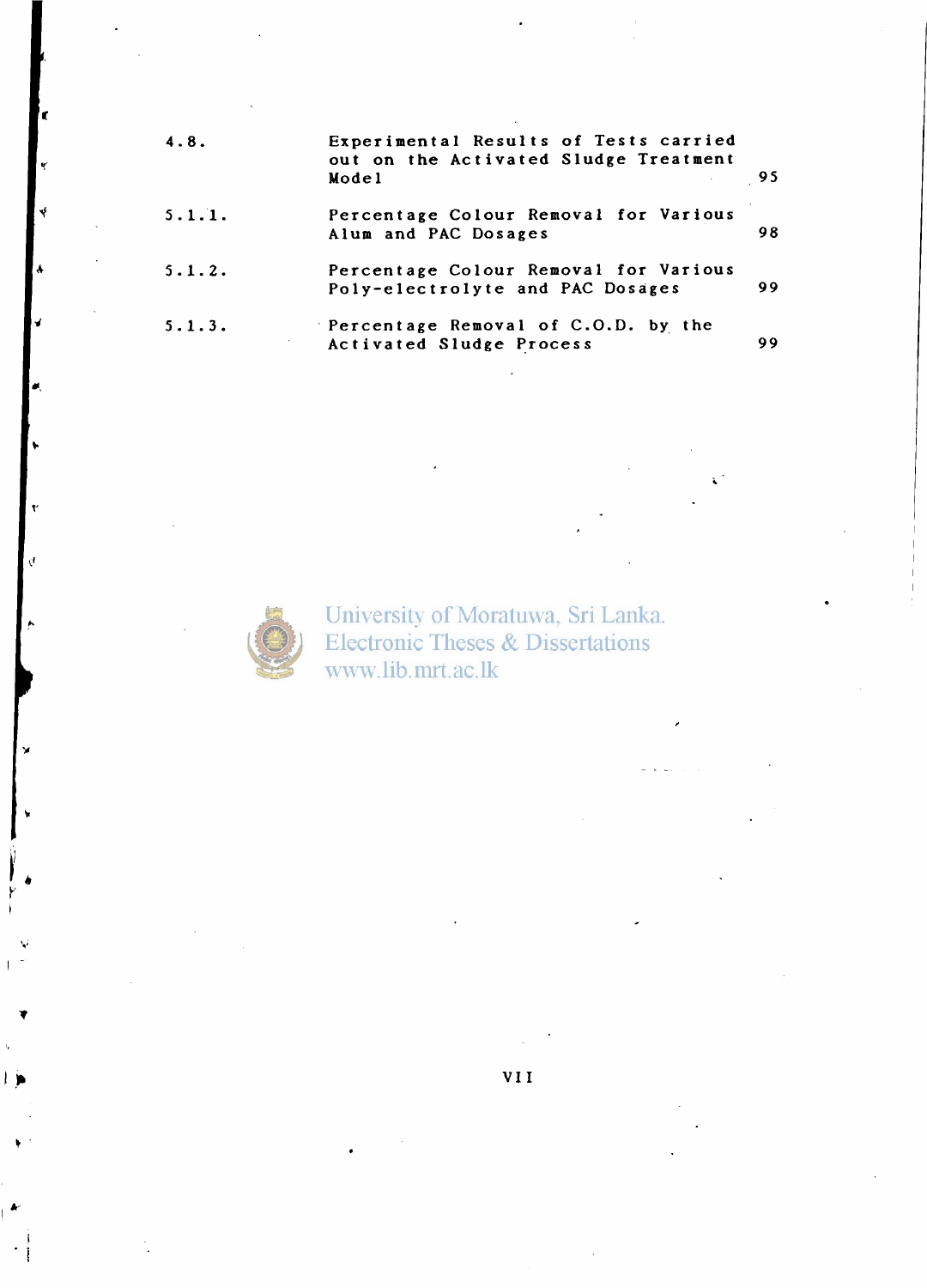#### **ABBREVIATIONS**

'n.

Ł

 $\ddot{\phantom{1}}$ 

 $\pmb{\lambda}$ 

 $\overline{\mathbf{r}}$ 

۳

÷

Ÿ

Ý.

÷

Ì.

| A              | Absorbance                                   |
|----------------|----------------------------------------------|
| <b>BOD</b>     | о<br>Biochemical Oxygen Demand (5d at 20 C)  |
| $\mathbf C$    | Centigrade                                   |
| <b>COD</b>     | Chemical Oxygen Demand                       |
| $\mathbf{c}$ m | Centimetre                                   |
| Co             | Cobalt                                       |
| $cu$           | Cubic                                        |
| d              | day                                          |
| F              | Food                                         |
| g              | grams                                        |
| GAC            | Granular Activated Carbon ka.                |
| h              | <b>Elgetronic Theses &amp; Dissertations</b> |
| Kg             | www.lib.mrt.ac.lk<br>Kilogram                |
| $\mathbf{1}$   | litre                                        |
| M              | Micro-organisms                              |
| <b>MLSS</b>    | Mixed Liquor Suspended Solids                |
| <b>MLVSS</b>   | Mixed Liquor Volatile Suspended Solids       |
| M              | Metre                                        |
| mg             | Milligram                                    |
| Min            | Minutes                                      |
| mm             | Millimetre                                   |
| ${\bf N}$      | Normality                                    |
| <b>NTU</b>     | Nephelometric Turbidity Units                |
| n <sub>m</sub> | namometres                                   |
| PAC            | Powdered Activated Carbon                    |

VIII